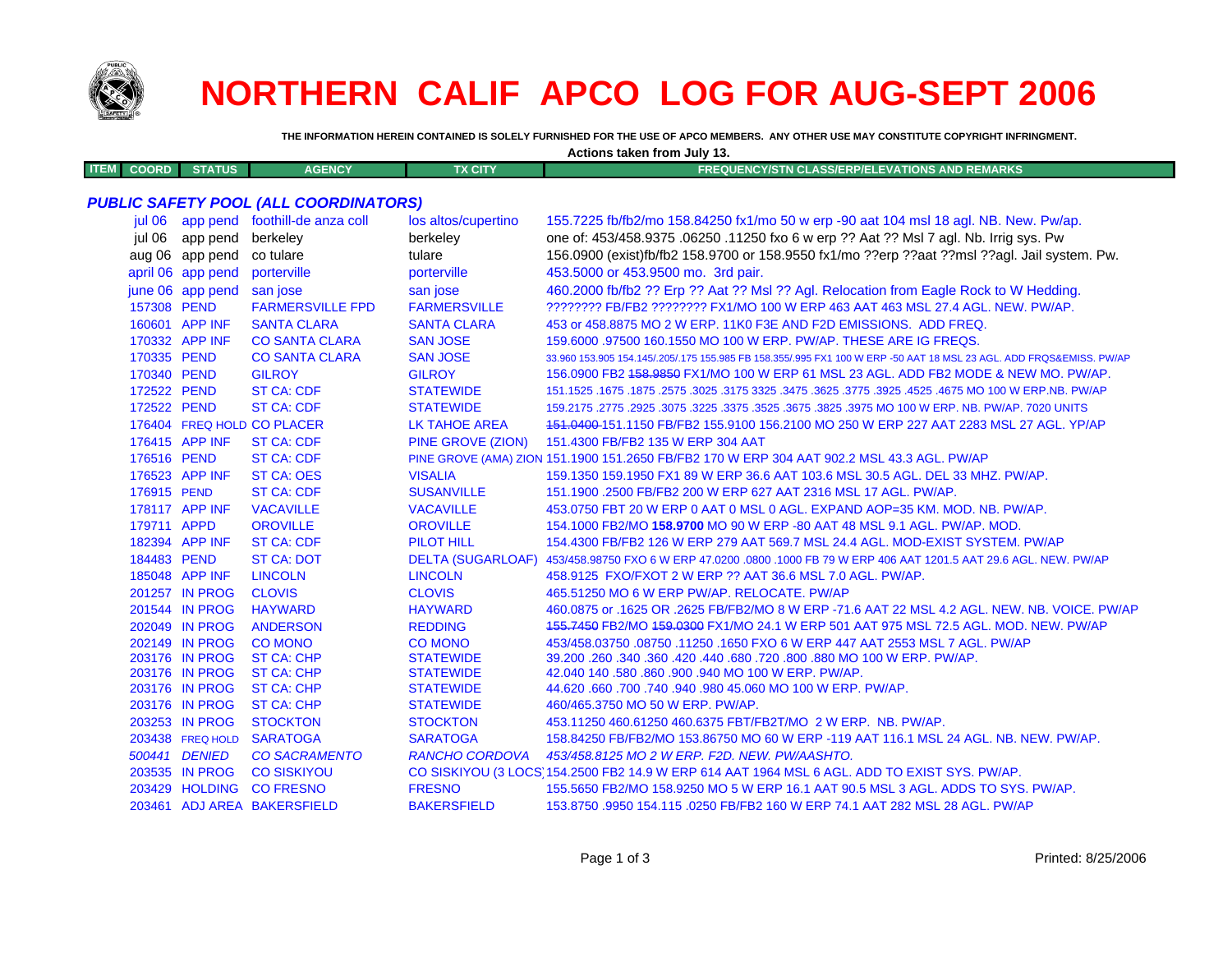**THE INFORMATION HEREIN CONTAINED IS SOLELY FURNISHED FOR THE USE OF APCO MEMBERS. ANY OTHER USE MAY CONSTITUTE COPYRIGHT INFRINGMENT.**

**Actions taken from July 13.**

| <b>ITEM</b>      |                            | <b>COORD</b> STATUS     | <b>AGENCY</b>                                                  | <b>TX CITY</b>                    | <b>FREQUENCY/STN CLASS/ERP/ELEVATIONS AND REMARKS</b>                                                                  |  |
|------------------|----------------------------|-------------------------|----------------------------------------------------------------|-----------------------------------|------------------------------------------------------------------------------------------------------------------------|--|
|                  |                            |                         | 203465 ADJ AREA BAKERSFIELD                                    | <b>BAKERSFIELD</b>                | 151.0700 FB 160 W ERP -9.9 AAT 123.4 MSL 16 AGL. PW/AP                                                                 |  |
|                  |                            |                         | 203468 ADJ AREA BAKERSFIELD                                    | <b>BAKERSFIELD</b>                | 155,4300 FB 130 W ERP -16.9 AAT 123.4 MSL 16 AGL, PW/AP.                                                               |  |
|                  |                            | 203675 IN PROG          | <b>SAN RAMON VLY FPD</b>                                       | W CREEK (DIABLO)                  | 460.5750 FB/FB2 8.5 W ERP 958 AAT 1170 MSL 10 AGL. PW/AP.                                                              |  |
|                  |                            | 500466 DENIED           | <b>CO FRESNO</b>                                               | <b>KERMAN</b>                     | 159.11250 FB2/MO 155.0850 FX1/MO 20 W ERP 14 AAT 59 MSL 15.2 AGL. NEW. PW/AASHTO.                                      |  |
|                  | 203706 APPD                |                         | ST CA: JUDICIAL COUNCIISAN FRANCISCO                           |                                   | 453.2750 FB/FB2/FX1/MO 19 W ERP 25.6 AAT 19.2 MSL 36.6 AGL. NEW. WB. PW/AP.                                            |  |
|                  | 203743 APPD                |                         | HUMBOLDT ST UNIV PD ARCATA                                     |                                   | 155.1150 FB/FB2/MO 156.2400 MO 100 W ERP ??AAT 28 MSL 22 AGL. ADD NEW SITE. PW/AP.                                     |  |
|                  | 105317 APPD                |                         | <b>RUSSIAN RIVER CO WATER GURNEVILLE</b>                       |                                   | 173.28750 FXO 8W ERP V AAT V MSL 7 AGL. RESTORAL. SEVERAL LOCNS. IG/EWA.                                               |  |
|                  | 105317 APPD                |                         | <b>CO SAN MATEO</b>                                            | <b>MONTARA</b>                    | 453.2500 FB2 50 W ERP@230T 68.1 AAT 145 MSL 9.4 AGL. PW/IMSA.                                                          |  |
|                  | 024732 APPD                |                         | HOOPA VALLEY RES FM HOOPA (HUM CO)                             |                                   | 155.3850 .1000 .8200 FB2/MO 150.8050 154.1900 .3550 .3850 151.0850 159.1800 MO                                         |  |
|                  |                            |                         |                                                                | CONTINUES >>>                     | 35 W ERP 296 AAT 103.6 MSL 12 AGL. PW/IMSA. RESTORAL.                                                                  |  |
|                  |                            | 203881 IN PROG          | <b>SANTA ROSA</b>                                              | <b>SANTA ROSA</b>                 | 453/458.93750 FXO/FXOT 6 W ERP V AAT V MSL 7 AGL. NB. NEW. PW/AP                                                       |  |
|                  | 1660019 APPD               |                         | <b>TORRE AVE PROJECT 11 CUPERTINO</b>                          |                                   | 465,0000 FB 25 W ERP ?? AAT 72 MSL 12 AGL. IG/PCIA. NEW. JOB-SITE DIGITAL PAGING.                                      |  |
|                  | 44099 APPD                 |                         | <b>YUROK DEPT OF PS</b>                                        | <b>KLAMATH AREA</b>               | 173.3250 (IG) MO 100 W ERP. WB. NEW. PW/???                                                                            |  |
|                  | 060577 APPD                |                         | <b>KANAHAWA WATER</b>                                          |                                   | 153.7250 .2500 FB/MO ?? W ERP ?? AAT ?? MSL ?? AGL.                                                                    |  |
|                  | 510545 APPD                |                         | <b>CO FRESNO</b>                                               | <b>KERMAN</b>                     | 155.0850 FB2/MO 159.1050 FX1/MO 20 W ERP 14 AAT 59 MSL 15.2 AGL. NEW. PW/AASHTO.                                       |  |
|                  | 204014 APPD                |                         | <b>SAN MATEO PREHOSP</b>                                       | <b>DALY CITY</b>                  | 151.4750 FB/MO 154.1000 155.4000 FB/FB2/MO 156.0450 FX1/MO49 W ERP 338.6 AAT 366 MSL 15 AGL.PW/AP                      |  |
|                  | 204014 APPD                |                         | <b>SAN MATEO PREHOSP</b>                                       | <b>DALY CITY</b>                  | 151.4750 FB/MO 154.1000 155.4000 FB/FB2/MO 156.0450 FX1/MO49 W ERP 138.4 AAT 168 MSL 11 AGL.PW/AP                      |  |
|                  | 204014 APPD                |                         | <b>SAN MATEO PREHOSP</b>                                       | <b>PACIFICA</b>                   | 151.4750 FB/MO 154.1000 155.4000 FB/FB2/MO 156.0450 FX1/MO 270 W ERP 107.7 AAT 153 MSL 18 AGL.PW/AP                    |  |
|                  | 204014 APPD                |                         | <b>SAN MATEO PREHOSP</b>                                       | SO SF                             | 151.4750 FB/MO 154.1000 155.4000 FB/FB2/MO 156.0450 FX1/MO 100 W ERP -33.2 AAT 24 MSL 6 AGL.PW/AP                      |  |
|                  | 204014 APPD                |                         | <b>SAN MATEO PREHOSP</b>                                       | SO SF                             | 151.4750 FB/MO 154.1000 155.4000 FB/FB2/MO 156.0450 FX1/MO 65 W ERP 117.6 AAT 164 MSL 3AGL.PW/AP                       |  |
|                  | 101884 APPD                |                         | <b>KING AMERICAN AMB CO SAN FRANCISCO</b><br><b>ST CA: CHP</b> |                                   | 453.88750 MO/MO3 1.3 W ERP. PW/IMSA. NB.                                                                               |  |
|                  | 204018 APPD<br>204020 APPD |                         | ST CA: CHP                                                     | <b>WILLIAMS</b><br><b>YUBA CI</b> | 42.3600 FB DELETE FREQ. PW/AP<br>42.3600 FB DELETE FREQ. PW/AP                                                         |  |
|                  | 204021 APPD                |                         | <b>ST CA: CHP</b>                                              | <b>WILLOWS</b>                    | 42.3600 FB DELETE FREQ. PW/AP                                                                                          |  |
|                  |                            | 510276 DENIED           | <b>BRISBANE</b>                                                | <b>BRISBANE</b>                   | 158.99250 MO 5 W ERP. NB. DIGITAL. PW/AASHTO                                                                           |  |
|                  |                            | 510276 DENIED           | <b>BRISBANE</b>                                                | <b>BRISBANE</b>                   | 156.08250 MO 5 W ERP. NB. DIGITAL. PW/AASHTO                                                                           |  |
|                  |                            | 510276 DENIED           | <b>BRISBANE</b>                                                | <b>BRISBANE</b>                   | 159.0450 MO 5 W ERP. NB. DIGITAL. PW/AASHTO                                                                            |  |
|                  | 204144 APPD                |                         |                                                                |                                   | FOOTHILL-DeANZA COLL LOS ALTOS/CUPERTINO 155.72250 FB/FB2/MO 158.7825 FX1/MO 50 W ERP -90 AAT 104 MSL 6 AGL. NB. PW/AP |  |
|                  | 100114 APPD                |                         | UNITED PARCEL SVC                                              | <b>STOCKTON</b>                   | 457.71250 .78750 .88750 467.18750 .51250 MO 5 W ERP NB. IG/EWA. MOD.                                                   |  |
|                  | 100453 APPD                |                         | UNITED PARCEL SVC                                              | <b>ROCKLIN</b>                    | 457.71250.78750.88750 467.18750.51250 MO 5 W ERP NB. IG/EWA. MOD.                                                      |  |
|                  | 100806 APPD                |                         | UNITED PARCEL SVC                                              | <b>ANDERSON</b>                   | 457.71250.78750.88750 467.18750.51250 MO 5 W ERP NB. IG/EWA. MOD.                                                      |  |
|                  | 203878 APPD                |                         | <b>SANTA MARIA</b>                                             | <b>SANTA MARIA</b>                | 453,8500 FB/FB2/MO 25 W ERP -62 AAT 79.6 MSL 12.1 AGL, NB, PW/AP                                                       |  |
|                  |                            | 204274 IN PROG          | <b>CO BUTTE</b>                                                | CO BUTTE                          | 159,0600 MO/MO3 2 W ERP, NB. PW/AP                                                                                     |  |
|                  |                            | 204279 IN PROG          | PALO ALTO                                                      | PALO ALTO                         | 453/458.6375 458.4125 .5125MO 4 W ERP NB. NEW. PW/AP                                                                   |  |
|                  | 204317 APPD                |                         | CO PLACER                                                      | CO PLACER                         | MED 1-10 + 458 MO 100 W ERP ??AAT ?? MSL ?? AGL. INCR MO COUNT. PW/AP.                                                 |  |
|                  | 204318 APPD                |                         | <b>CO PLACER</b>                                               | <b>CO PLACER</b>                  |                                                                                                                        |  |
|                  |                            |                         |                                                                |                                   | MED 1-10 + 458 MO 1 W ERP ??AAT ?? MSL ?? AGL. INCR MO COUNT. PW/AP.                                                   |  |
|                  | 204321 APPD                |                         | CO SAN JOAQUIN                                                 | <b>STOCKTON</b>                   | 155.4000 FB/MO 200 W ERP 18 AAT 4.5 MSL 25 AGL. CENTRALIZE DISPATCHING. PW/AP.                                         |  |
|                  | 032131 APPD                |                         | PG&E                                                           | <b>ESPARTO</b>                    | 153.6050 153.7250 FB/MO 19 W ERP652 AAT 928 MSL 41 AGL. MOD. NB. IG/UTC                                                |  |
|                  | 03213x APPD                |                         | PG&E                                                           | <b>ELMIRA</b>                     | 153.6050 153.7250 FB/MO 275 W ERP -9 AAT 25 MSL 31 AGL. MOD. NB. IG/UTC                                                |  |
|                  |                            | 204497 IN PROG          | <b>EUREKA</b>                                                  | <b>EUREKA</b>                     | 4 UHF FXO 10 W ERP. NEW. WB.                                                                                           |  |
|                  | 032969 APPD                |                         | <b>SAN BRUNO</b>                                               | <b>SAN BRUNO</b>                  | 460/465.53750 MO 2 W ERP. NB. F1D/F3E. PW/IMSA                                                                         |  |
| 470-512 MHz POOL |                            |                         |                                                                |                                   |                                                                                                                        |  |
|                  |                            | 202214 IN PROG          | <b>CO MARIN</b>                                                | <b>BODEGA</b>                     | 483,9500 .3750 484,8750 490,8000 488,9750 489,3250 .7000 490,1000 .7250                                                |  |
|                  |                            |                         | <b>CONTINUES</b>                                               |                                   | FB/FB2 200 W ERP 39 AAT 218 MSL 30 AGL. ADD TO EXIST. YP/AP.                                                           |  |
|                  |                            | 202278 IN PROG CO MARIN |                                                                |                                   | CO MARIN & SONOMA 483.6525 .1750 485.6250 484.2000 489.8500 FB2/MO 200 W ERP 566 AAT 745 MSL 60.7 AGL. NEW. PW/AP      |  |

A 483.6525 .1750 485.6250 484.2000 489.8500 FB2/MO 200 W ERP 566 AAT 745 MSL 60.7 AGL. NEW. PW/AP